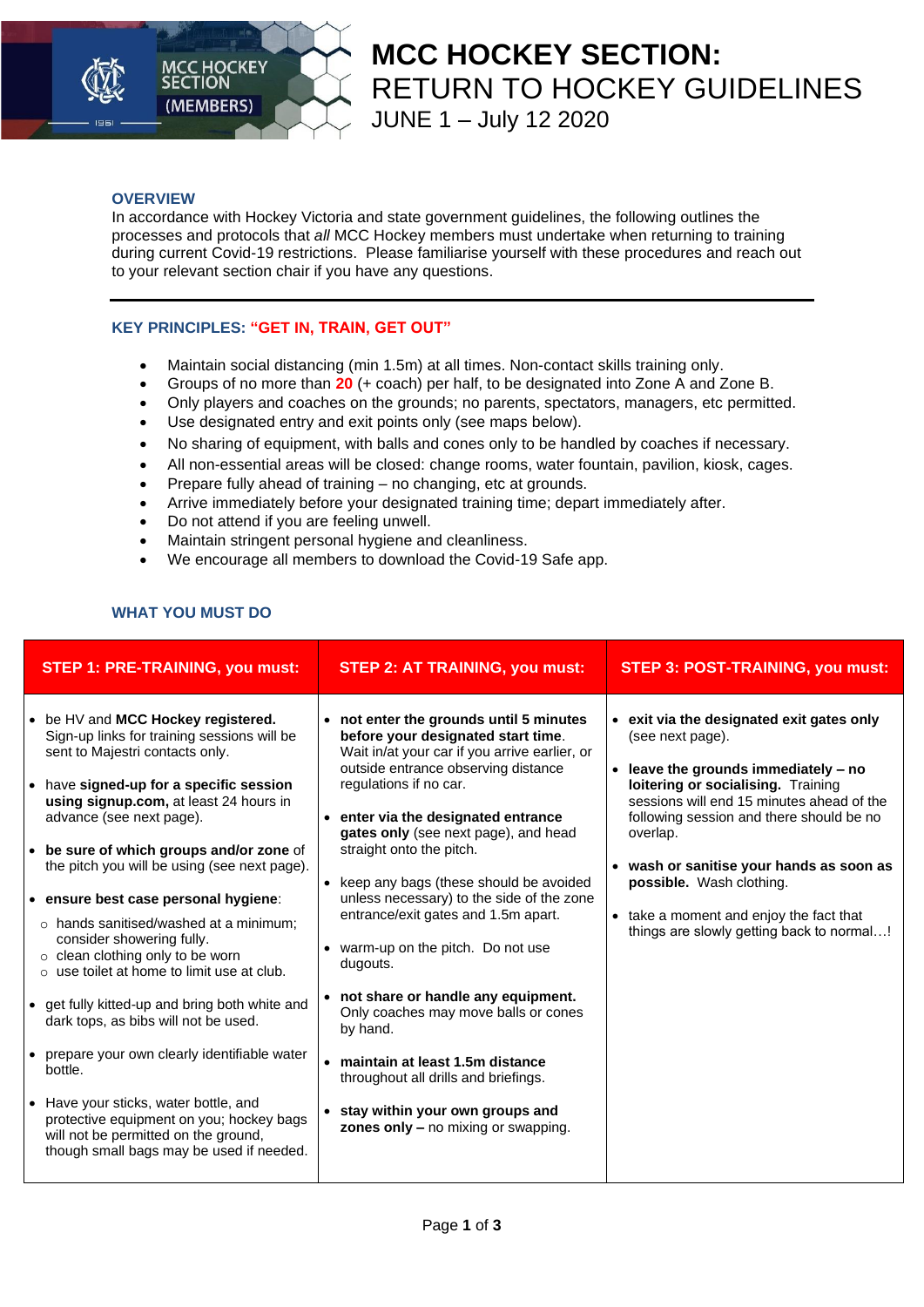

# **MCC HOCKEY SECTION:**  RETURN TO HOCKEY GUIDELINES JUNE 1 – July 12 2020

### **HOW TO USE SIGNUP.COM**

Every hockey club in Victoria providing training under current restrictions is required to keep an attendance register for all sessions, allowing for appropriate information to be shared with relevant authorities should any covid cases be linked with our facilities. MCC Hockey will be using Team App or signup.com for this, with the process for signup as follows:

- All registered players will be sent a signup.com link.
- Specific sessions contain **date, time and Zone/Group information make sure you know these.**
- Sign-up for your designated session with required personal information. This should be done no later than 24 hours ahead of your designated session.
- Registrations will be cross-referenced for actual attendance. Given strict recording required and number limitations here, if you cannot make a session you have signed up for, you must remove yourself from the registered list. This can be done easily through Signup also.

## **ENTRANCE & EXIT GATES**